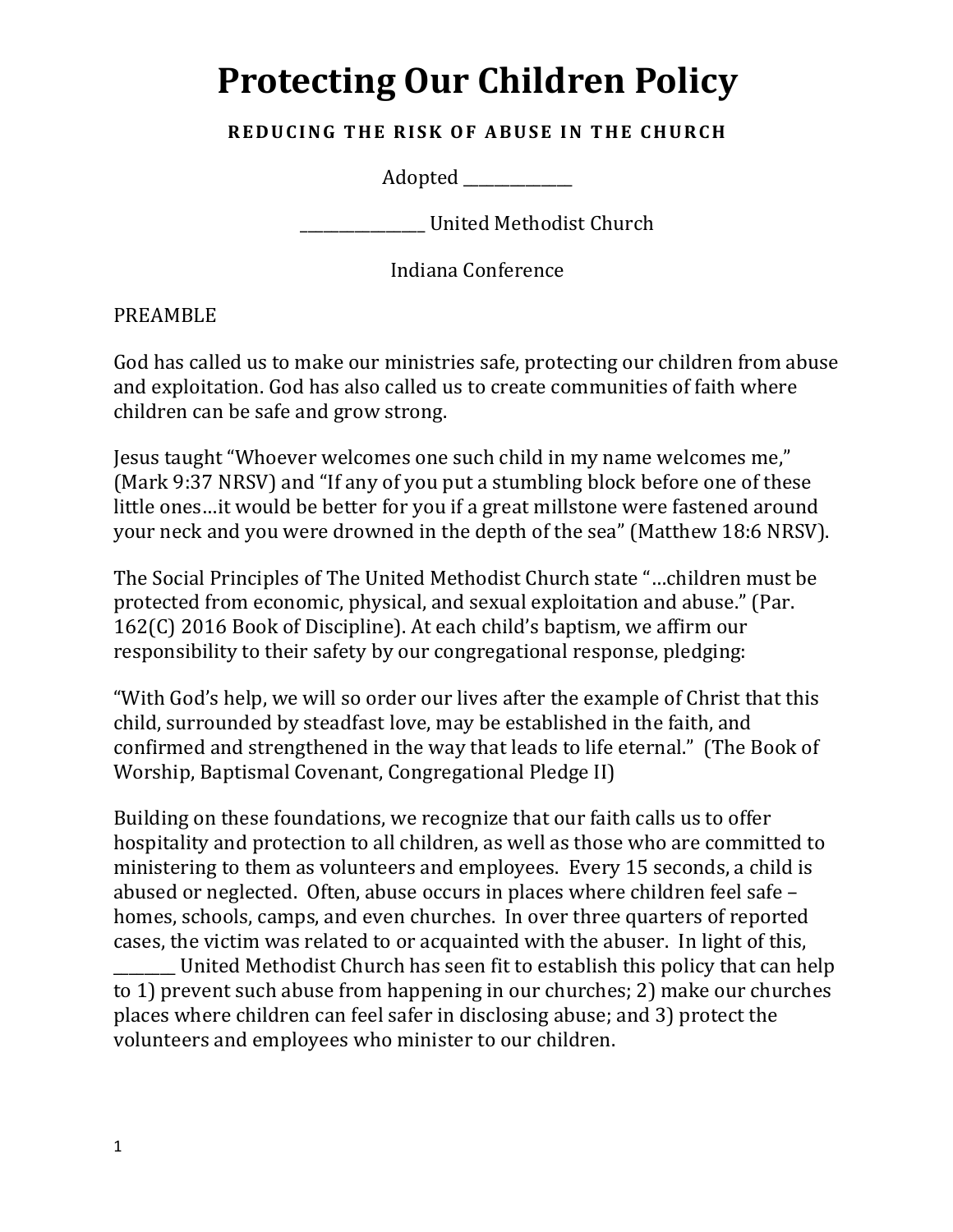### **REDUCING THE RISK OF ABUSE IN THE CHURCH**

Adopted \_\_\_\_\_\_\_\_\_

\_\_\_\_\_\_\_\_\_\_\_\_\_\_\_\_ United Methodist Church

Indiana Conference

Notwithstanding anything contained in this policy, it is the responsibility of this church to ensure that it is in compliance with all aspects of the Indiana Child Abuse and Neglect Laws (IC31-34-1A). In the event that the law conflicts with this policy, the law shall control.

SCREENING AND SELECTION OF STAFF AND VOLUNTEERS:

Screening Standards:

All applicants for employment and/or volunteer service in which that applicant shall have contact with children in a manner which, under Indiana law currently in force and as enacted and amended in the future from time to time, requires the person to obtain background clearances shall complete the following prior to start of service:

- 1. Written Application -a written application that shall include at least the following information:
	- 1. Name
	- 2. Address
	- 3. Phone Number
- 2. Background Checks All background checks required by the laws of the Commonwealth of Indiana currently in force and as enacted and amended from time to time.
- 3. Relationship with Church All prospective volunteer workers with children shall have an active relationship with the local church for at least six months before being allowed to be in a supervisory role in activities for children; or twenty four months of good standing at their previous church.
- 4. Records All written records shall be confidential and shall be kept in a secure location with access restricted on a need to know basis. All files shall be maintained for three (3) years after service ends.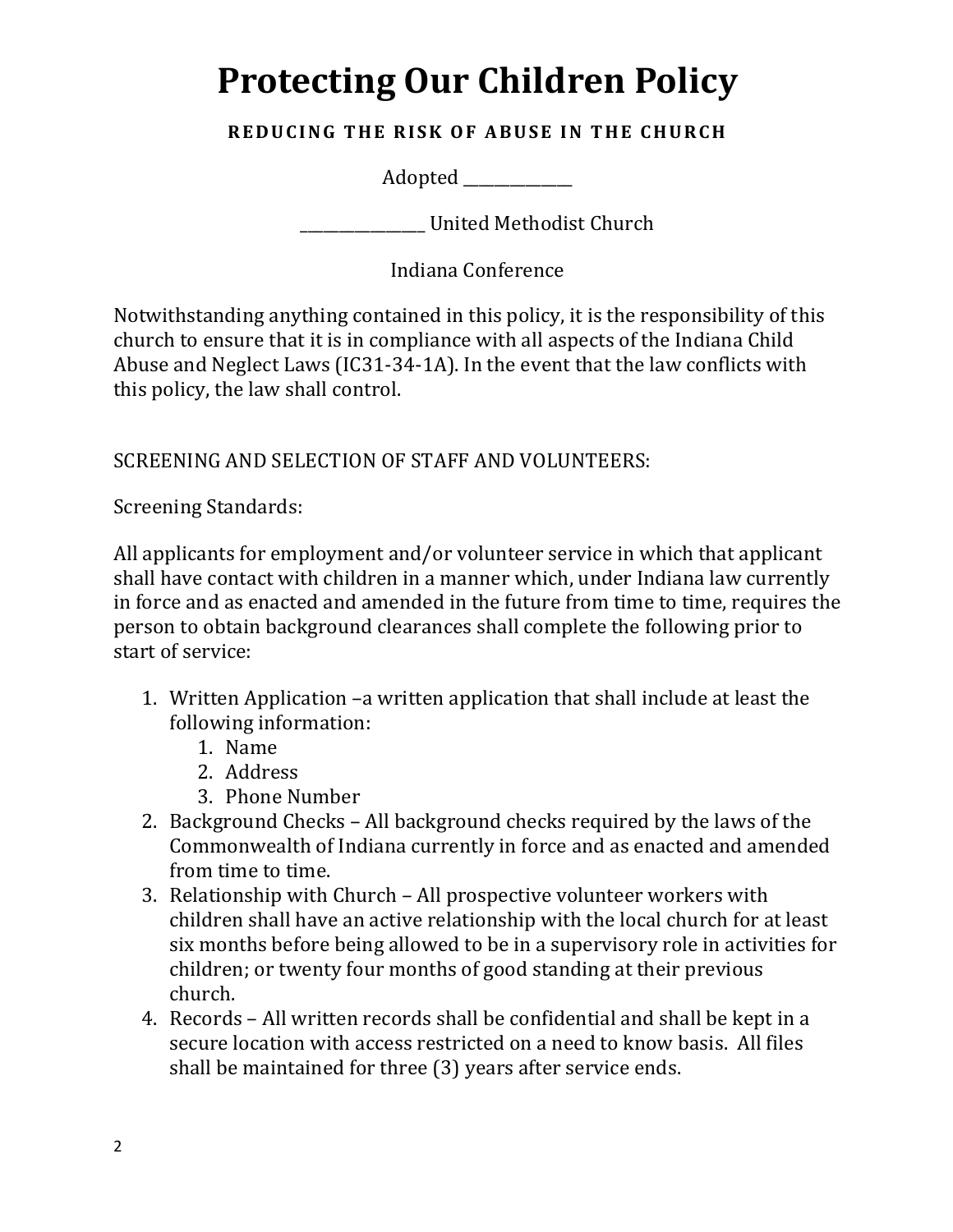### **REDUCING THE RISK OF ABUSE IN THE CHURCH**

Adopted \_\_\_\_\_\_\_\_\_\_\_\_\_\_

\_\_\_\_\_\_\_\_\_\_\_\_\_\_\_\_ United Methodist Church

Indiana Conference

TRAINING:

All persons who have direct contact with children shall participate in training offered by the church.

#### SUPERVISION:

Supervision procedures are designed to reduce the possibility of abuse or exploitation of children, and to protect staff persons and volunteers form unfounded accusations.

Supervision Standards:

All programs and ministries of the church shall use the following standards for the supervision of children.

- 1. The two-adult rule Regardless of the size group, there will always be at least two adults present. This may include the presence of an adult 'roamer' who moves in and out of rooms/ministry activities.
- 2. No child will be left unsupervised while participating in a ministry activity/event.
- 3. All ministry activities should occur in open view. Each room or space where ministry activities/events occur must be open to public view. For example: enclosed spaces such as classrooms shall have a viewing window, a glass panel in the door, a  $\frac{1}{2}$  door configuration or an open door.
- 4. No person shall supervise an age group unless he/she is at least 18 years of age or older and is at least 5 years older than the children being supervised.
- 5. Ministry events involving transportation shall require a written consent form signed by the parent or guardian of the child.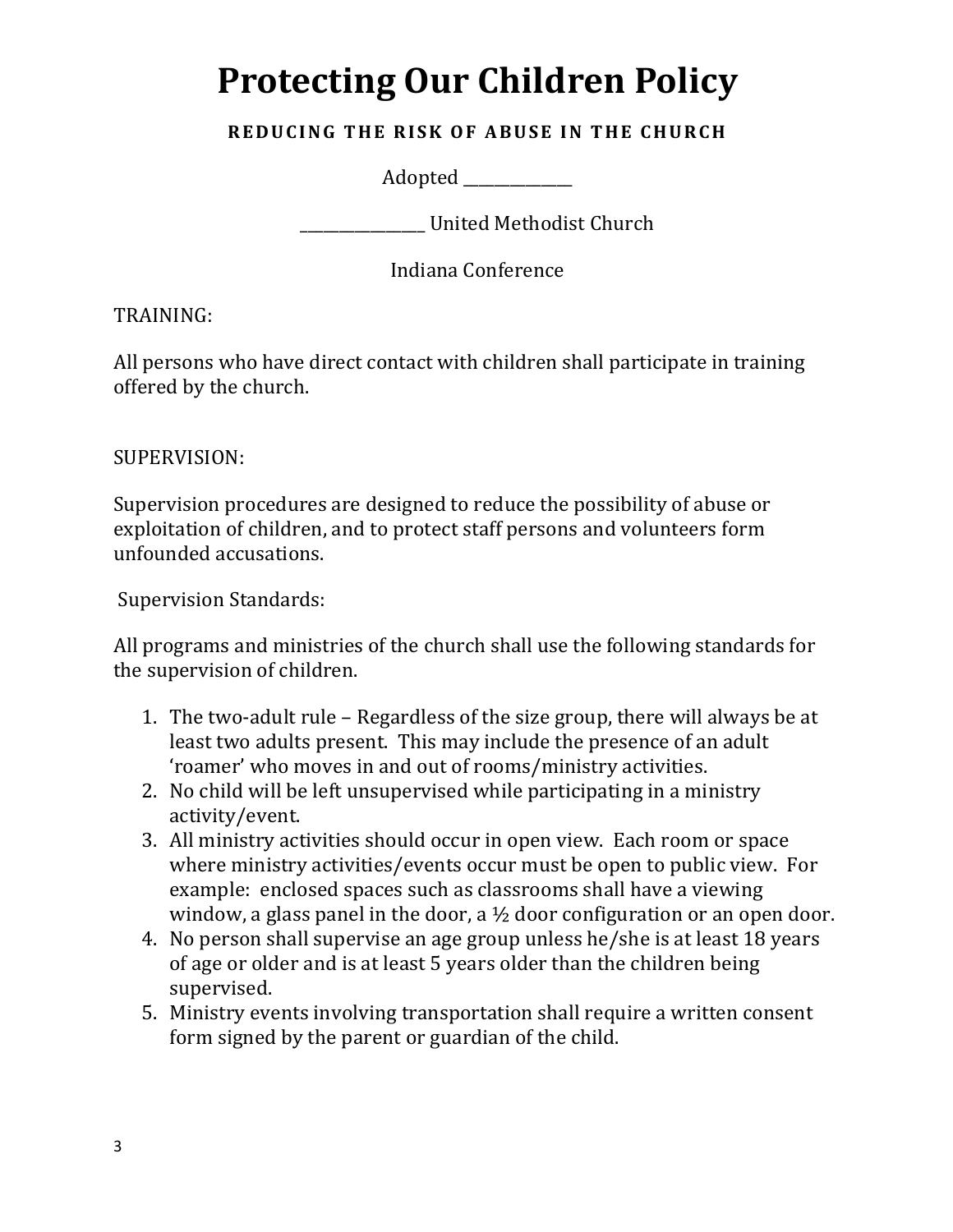#### **REDUCING THE RISK OF ABUSE IN THE CHURCH**

Adopted \_\_\_\_\_\_\_\_\_

\_\_\_\_\_\_\_\_\_\_\_\_\_\_\_\_ United Methodist Church

Indiana Conference

REPORTING:

Reporting of any allegation of child abuse shall be done in accordance with the laws of the State of Indiana currently in force and as enacted and amended in the future from time to time.

It is essential that all employees and volunteers who have contact with children in a manner which, under Indiana law currently in force and as enacted and amended in the future, define them as a mandated reporter have a legal responsibility under the law to make a report directly to public child welfare officials any time they have reasonable cause to suspect abuse has occurred. Failure to comply with this requirement can lead to civil and/or criminal penalties for the employee or volunteer.

The Conference Superintendent of The District shall be notified if the alleged perpetrator is a staff person or volunteer of the church.

In the event that a member of the clergy becomes aware of suspected child abuse as a result of confidential communication which is protected under Indiana law (relating to confidential communications to clergymen), the conference legal counsel should immediately be consulted.

PASTORAL RESPONSES FOR REPORTS OF ALLEGATIONS OF ABUSE:

Any allegation of abuse requires a process to address responding to the victim, the alleged perpetrator, and the press. The response must be quick, compassionate and unified. All allegations will be taken seriously.

Pastoral response is NOT an investigation of the alleged abuse. The investigation is the responsibility of public officials (child welfare and/or law enforcement). In all cases of reported abuse, there shall be cooperation with all official investigating agencies.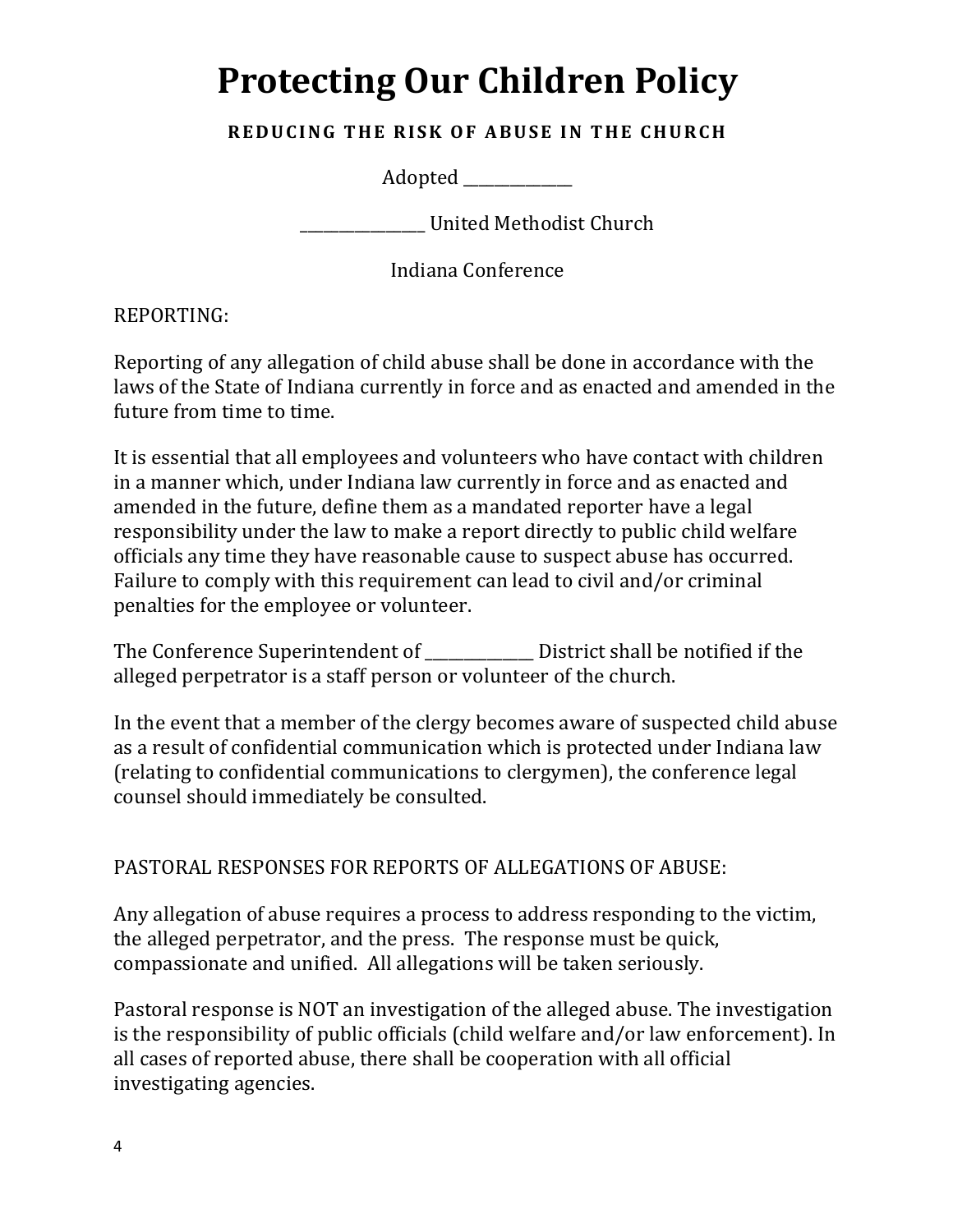### **REDUCING THE RISK OF ABUSE IN THE CHURCH**

Adopted \_\_\_\_\_\_\_\_\_\_\_\_\_\_

\_\_\_\_\_\_\_\_\_\_\_\_\_\_\_\_ United Methodist Church

Indiana Conference

Response to victims of abuse:

In the instance of any allegation of abuse, there shall be a reaching out to the victim and the victim's family. Pastoral resources shall be extended.. The care and safety of the victim shall be considered the first priority. Response to the victim and the victim's family shall be done in a positive and supportive manner.

The parents of the victim shall be notified and steps shall be taken to address the safety and well being of the child until the parent(s) arrive. NOTE: If one or both of the parents is the alleged abuser, the direction of the child welfare authorities shall be followed concerning notification of others.

Response to all alleged perpetrators of abuse:

In the instance of an allegation of abuse, there shall be a reaching out to the alleged perpetrator and the perpetrator's family. Pastoral resources shall be extended. Response to the alleged perpetrator and the perpetrator's family shall be done in a supportive way.

The alleged perpetrator shall immediately, yet with dignity and respect for their sacred worth, be removed from further involvement with children and advised that there has been an allegation of abuse. Details of the allegations of the abuse shall not be discussed with the alleged perpetrator at the time of removal. In any removal of a staff member or volunteer from any activity/ministry, care shall be taken to handle the removal in a discreet manner.

When it has been alleged that a member of the church staff or a volunteer, has committed an act of abuse, the staff member or volunteer shall be required to refrain from all ministry activities/events with children until the incident has been fully resolved by the appropriate state authorities and/or in accordance with the Book of Discipline.

At that time, a meeting shall be held with the employee or volunteer to discuss the incident(s) that led to the report being made. Even if the public agency